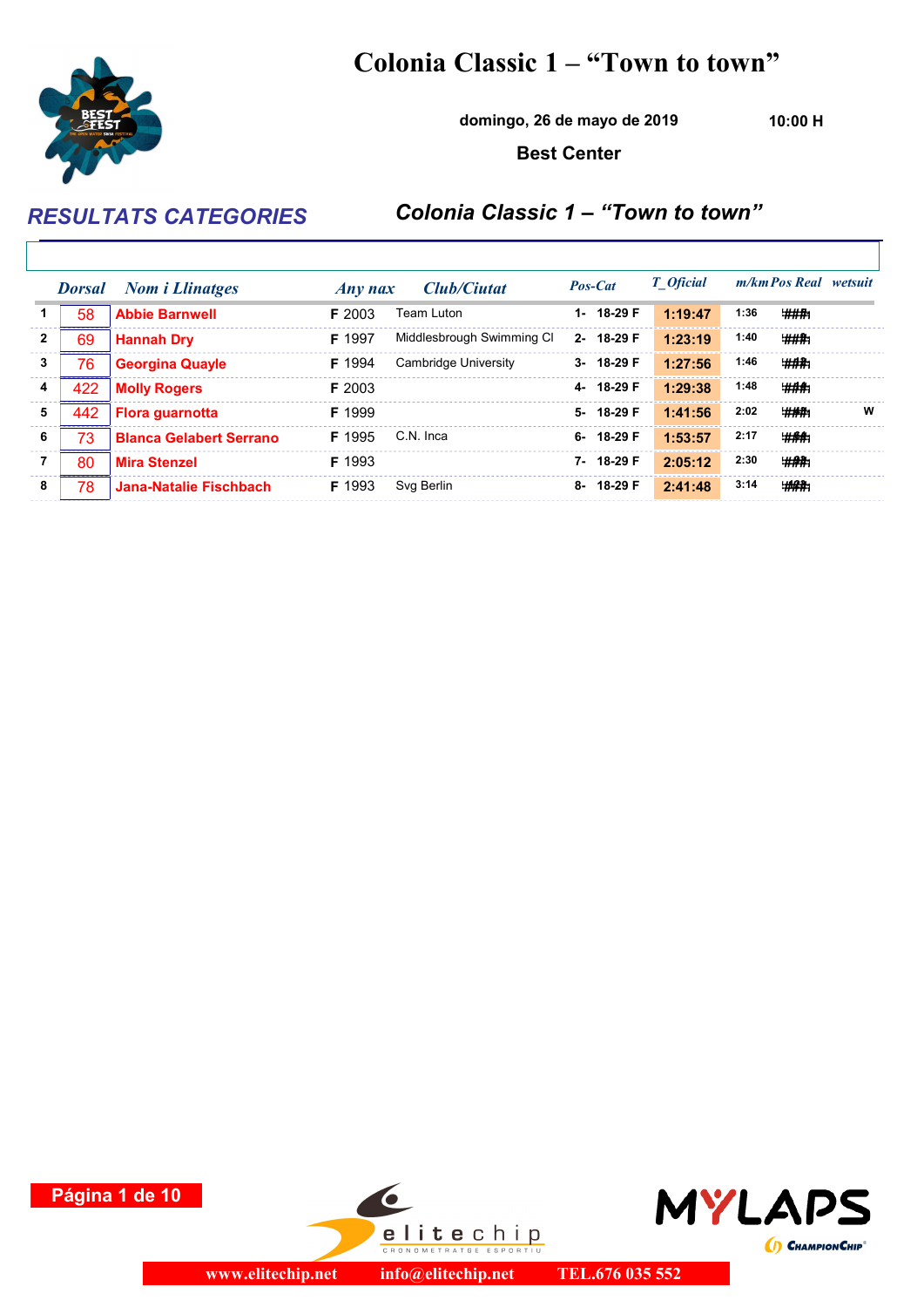|    | <b>Dorsal</b> Nom <i>i</i> Llinatges | Club/Ciutat<br>Any nax            | Pos-Cat   | T Oficial | m/km Pos Real wetsuit |  |
|----|--------------------------------------|-----------------------------------|-----------|-----------|-----------------------|--|
| 57 | Salvatore Savino                     | 2003<br>Circolo Nautico Posillipo | 1-18-29 M | 1:08:07   | 1:22<br>###           |  |
| 81 | <b>Pavel Orsich</b>                  | 1993                              | 2-18-29 M | 1:48:38   | 2:10<br>###           |  |
|    | <b>Marc Schotman</b>                 | 1993                              | 3-18-29 M | 2:25:02   | 2:54<br>###           |  |
| 82 | Joseph Heywood                       | Spangen Athletics Club<br>1993    | 4-18-29 M | 2:36:20   | 3:08<br>###           |  |





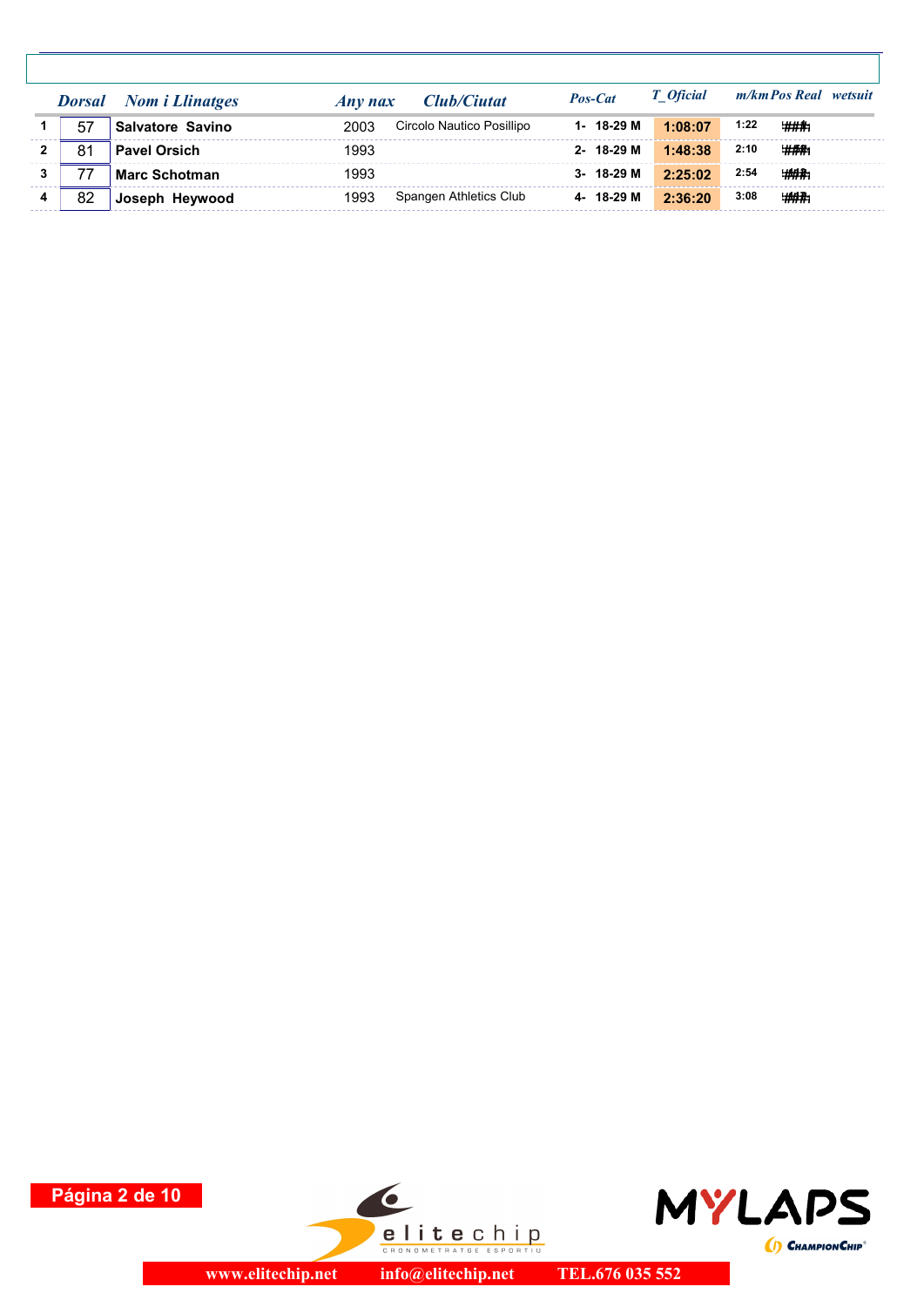|              | <b>Dorsal</b>   | <b>Nom i Llinatges</b>          | <b>Club/Ciutat</b><br>$Any$ nax        | Pos-Cat         | T Oficial |      | m/km Pos Real wetsuit |   |
|--------------|-----------------|---------------------------------|----------------------------------------|-----------------|-----------|------|-----------------------|---|
| 1            | 109             | <b>Beatrix Studzinski</b>       | Sc Wiesbaden<br><b>F</b> 1988          | 1- 30-39 F      | 1:17:47   | 1:33 | ###1                  |   |
| $\mathbf{2}$ | 113             | <b>Teresa Planas De La Cruz</b> | F 1987                                 | 2- 30-39 F      | 1:27:28   | 1:45 | ###                   |   |
| 3            | 475             | <b>Nuria Lliteras Tesouro</b>   | Club Natación Triswim<br><b>F</b> 1985 | $3 - 30 - 39$ F | 1:37:12   | 1:57 | ###;                  |   |
| 4            | 128             | Johanna Janik                   | F 1984                                 | 4-30-39 F       | 1:59:06   | 2:23 | ###;                  | W |
| 5            | 116             | <b>Montreuil Anne-Lise</b>      | F 1986                                 | 5- 30-39 F      | 2:02:46   | 2:27 | # <del>#</del> #      | W |
| 6            | 122             | <b>Kate Sheridan</b>            | F 1985                                 | $6 - 30 - 39$ F | 2:04:06   | 2:29 | $#A +$                |   |
| 7            | 118             | <b>Michelle Sandford</b>        | F 1986                                 | 7-30-39 F       | 2:06:55   | 2:32 | ###:                  | W |
| 8            | 95              | <b>Madeline Collins</b>         | F 1991                                 | 8-30-39 F       | 2:24:09   | 2:53 | <b>###</b>            | W |
|              | <b>Retirats</b> |                                 |                                        |                 |           |      |                       |   |
|              | 108             | <b>Addy Bamberg</b>             | F 1989                                 |                 | Ret.      |      |                       |   |

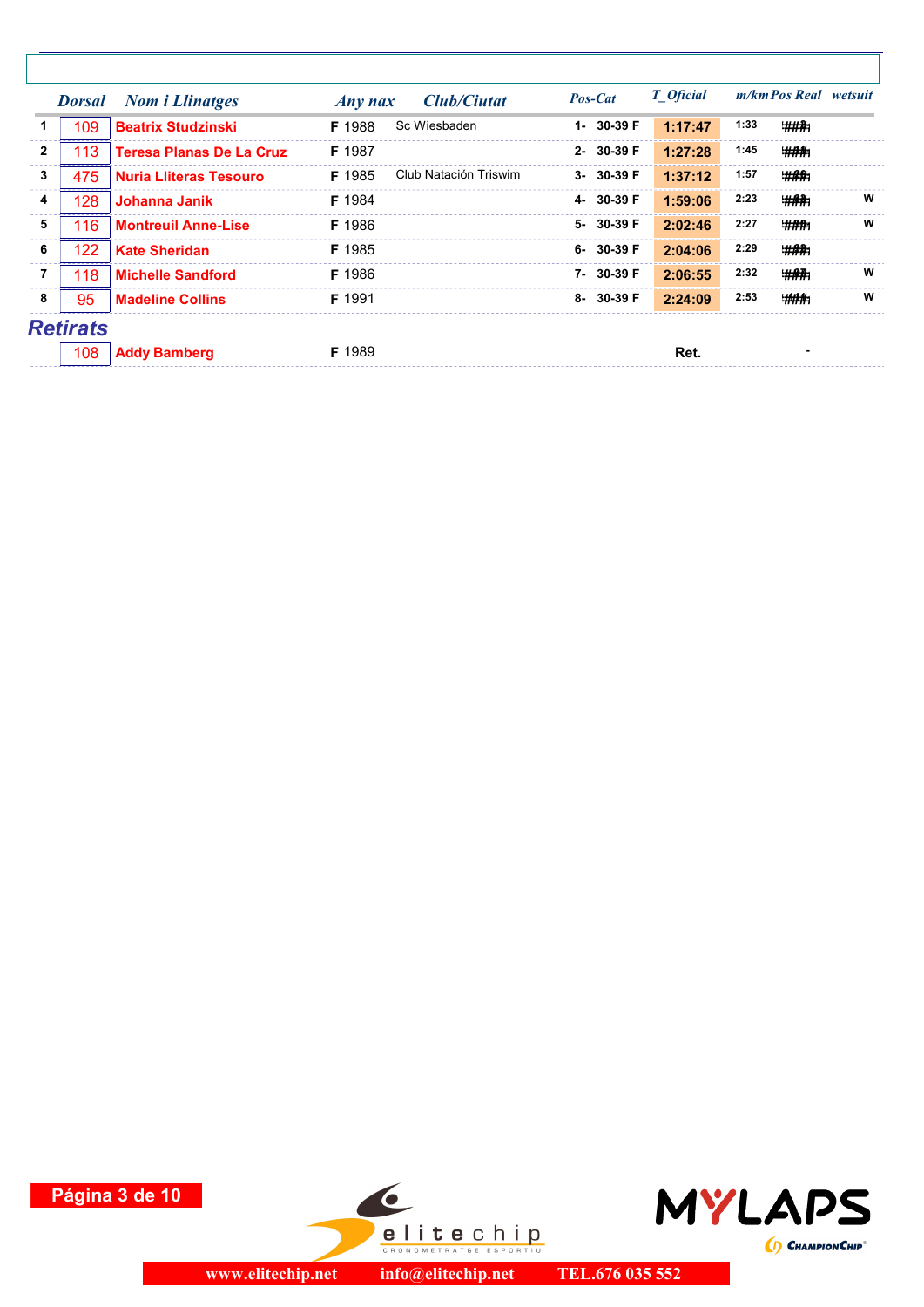|                |     | <b>Dorsal</b> Nom <i>i</i> Llinatges | Any nax | Club/Ciutat            | Pos-Cat         | <b>T</b> Oficial |      | m/km Pos Real wetsuit |   |
|----------------|-----|--------------------------------------|---------|------------------------|-----------------|------------------|------|-----------------------|---|
|                | 115 | <b>Ryan Steward</b>                  | 1987    | Amersham Swim Club     | 1-30-39 M       | 1:21:04          | 1:37 | ###                   |   |
| $\overline{2}$ | 127 | Llorenç Ferrer Llabrés               | 1984    | Club Natación Triswim  | $2 - 30 - 39$ M | 1:26:02          | 1:43 | ###                   |   |
| $\mathbf{3}$   | 416 | <b>Isaac Herreras Garcia</b>         | 1986    |                        | $3 - 30 - 39$ M | 1:35:35          | 1:55 | ###                   | W |
| 4              | 100 | <b>Alex Root</b>                     | 1990    |                        | 4-30-39 M       | 1:39:24          | 1:59 | ###:                  |   |
| 5              | 84  | <b>Carles Igual</b>                  | 1992    | 2xtri                  | 5-30-39 M       | 1:41:07          | 2:01 | ###;                  |   |
| - 6            | 85  | Lucas Bolte                          | 1992    | Spangen Athletics Club | $6 - 30 - 39$ M | 1:50:20          | 2:12 | ###                   |   |
| 7              | 114 | Jorge Iñigo Esteve                   | 1987    | Club Natación Triswim  | 7-30-39 M       | 1:53:42          | 2:16 | ###:                  |   |
| 8              | 134 | <b>Michal Kups</b>                   | 1983    | Smt Szczecin           | $8 - 30 - 39$ M | 1:58:42          | 2:22 | ###                   |   |

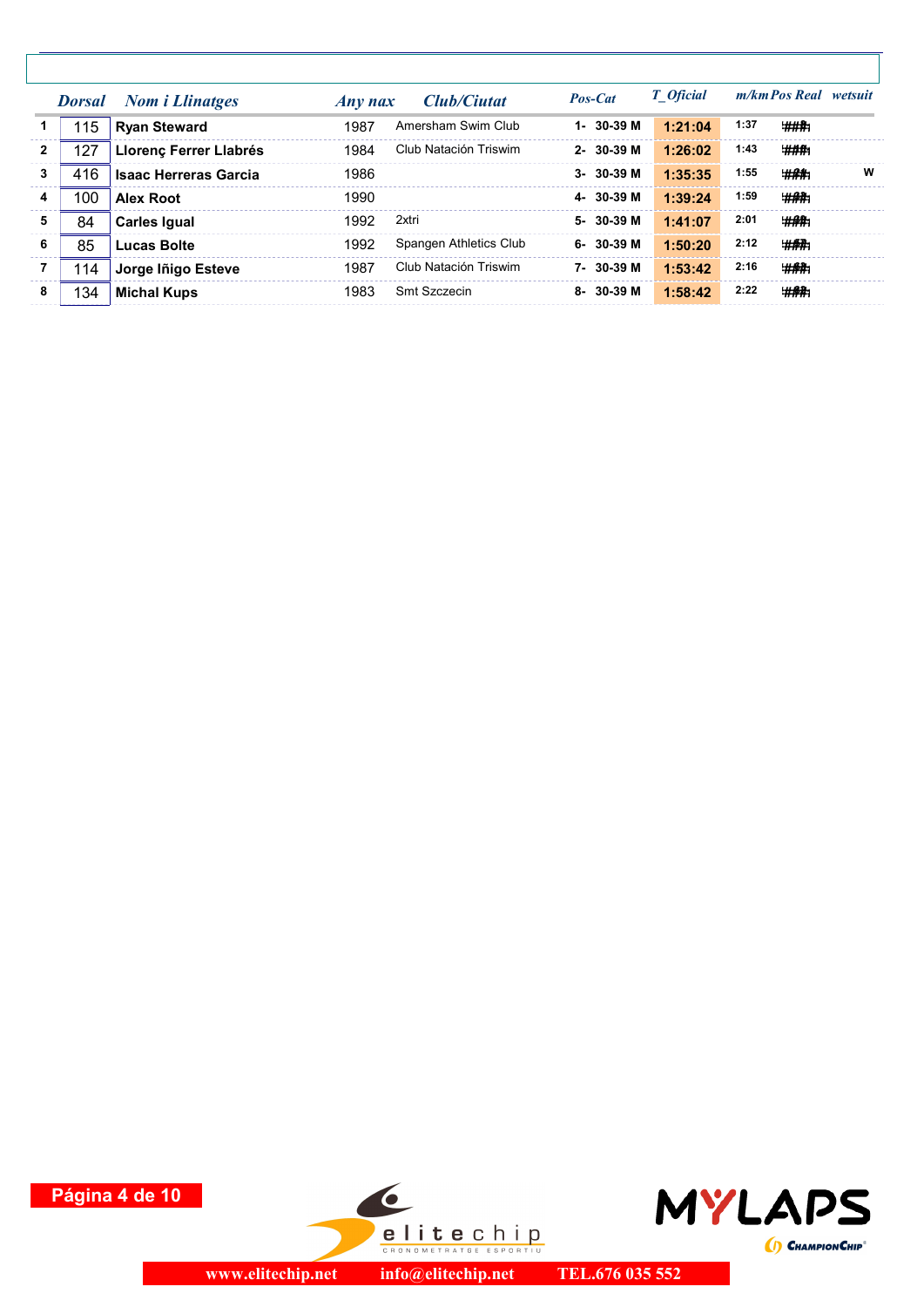|              | <b>Dorsal</b> | <b>Nom i Llinatges</b>            | $Any$ nax | <b>Club/Ciutat</b>              | Pos-Cat    | T Oficial |      | m/km Pos Real wetsuit |   |
|--------------|---------------|-----------------------------------|-----------|---------------------------------|------------|-----------|------|-----------------------|---|
| 1            | 171           | <b>Jo Mitchinson</b>              | F 1979    | <b>Team Luton</b>               | 1- 40-49 F | 1:20:15   | 1:36 | ###                   |   |
| $\mathbf{2}$ | 229           | <b>Sarah Wylie</b>                | F 1973    | <b>Havant And Waterlooville</b> | 2-40-49F   | 1:21:04   | 1:37 | ###                   |   |
| 3            | 213           | <b>Katie Soos</b>                 | F 1974    | Vfl. Wolfsburg                  | 3-40-49F   | 1:38:08   | 1:58 | ###                   |   |
| 4            | 2             | <b>Becky Frankel</b>              | F 1974    | One Life Tri Club               | 4-40-49F   | 1:40:55   | 2:01 | <b>###</b>            |   |
| 5            | 189           | <b>Pilar Oliver miro</b>          | F 1976    |                                 | 5-40-49F   | 1:41:18   | 2:02 | ###                   |   |
| 6            | 179           | <b>Amy Taylor</b>                 | F 1978    |                                 | 6-40-49F   | 1:54:22   | 2:17 | ###                   |   |
| 7            | 224           | <b>Jacqui White</b>               | F 1973    | Trisudbury                      | 7-40-49F   | 2:00:17   | 2:24 | <b>###</b>            | W |
| 8            | 207           | <b>Reika Albers</b>               | F 1975    |                                 | 8-40-49F   | 2:01:22   | 2:26 | ###                   |   |
| 9            | 177           | <b>Rike Schnare</b>               | F 1978    | <b>Masters Brake</b>            | 9-40-49F   | 2:08:03   | 2:34 | $#A +$                | W |
| 10           | 201           | <b>Alice Tiso Mary</b>            | F 1976    |                                 | 10-40-49F  | 2:09:24   | 2:35 | <b>HAA</b>            |   |
| 11           | 148           | <b>Sarah Brimble</b>              | F 1981    |                                 | 11-40-49 F | 2:14:24   | 2:41 | <b>###</b>            |   |
| 12           | 208           | Elisabetta Lavezzi                | F 1975    | <b>Swimming Travel</b>          | 12-40-49F  | 2:21:53   | 2:50 | <b>###</b>            | W |
| 13           | 227           | <b>Nora Irwin</b>                 | F 1973    | Sandycove Island                | 13-40-49 F | 2:30:08   | 3:00 | ###                   |   |
| 14           | 196           | <b>Celeste Marokus</b>            | F 1976    | Rogue Valley Masters, Oreg      | 14-40-49 F | 2:34:10   | 3:05 | <b>###</b>            |   |
| 15           | 219           | <b>Raquel Gonzalez Llamazares</b> | F 1974    | Cndir                           | 15-40-49F  | 2:38:22   | 3:10 | ###                   | W |
| 16           | 194           | <b>Nicky Cunningham</b>           | F 1976    |                                 | 16-40-49 F | 2:38:36   | 3:10 | <b>###</b>            |   |
| 17           | 151           | <b>Maryna Tsymashevych</b>        | F 1981    |                                 | 17-40-49 F | 2:45:15   | 3:18 | <b>###</b>            |   |
| 18           | 226           | <b>Manuela Imboden</b>            | F 1973    | No club                         | 18-40-49F  | 2:52:03   | 3:26 | <b>###</b>            | W |
| 19           | 184           | <b>Helen Webster</b>              | F 1977    |                                 | 19-40-49 F | 2:55:26   | 3:31 | ###                   | W |
| 20           | 406           | Margorzata blas2c2Yk              | F 1976    |                                 | 20-40-49F  | 2:59:57   | 3:36 | <b>###</b>            |   |
|              | Retirats      |                                   |           |                                 |            |           |      |                       |   |
|              | 404           | <b>Holly Woman</b>                | F 1977    |                                 |            | Ret.      |      |                       | W |
|              |               |                                   |           |                                 |            |           |      |                       |   |

Página 5 de 10



 $\bullet$ 

**elitechip** 

info@elitechip.net

TEL.676 035 552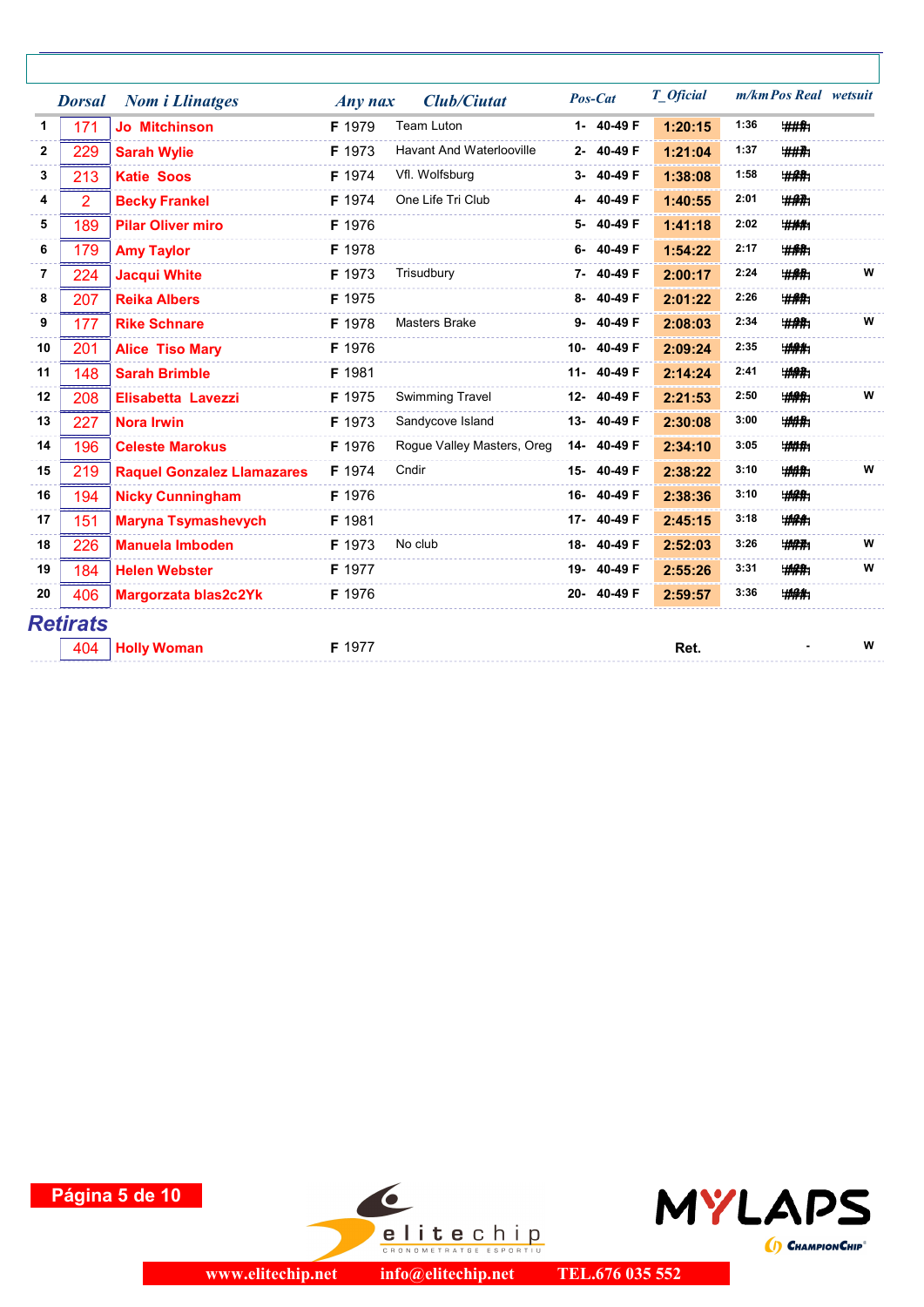|              | <b>Dorsal</b> | <b>Nom i Llinatges</b>                 | $Any$ nax | <b>Club/Ciutat</b>         | Pos-Cat    | T_Oficial |      | m/km Pos Real wetsuit |   |
|--------------|---------------|----------------------------------------|-----------|----------------------------|------------|-----------|------|-----------------------|---|
| 1            | 188           | Ivan Santa Cruz Saez                   | 1977      |                            | 1- 40-49 M | 1:17:47   | 1:33 | ###                   | W |
| $\mathbf{2}$ | 200           | <b>Dominic Mudge</b>                   | 1976      | Team Lego                  | 2-40-49 M  | 1:28:42   | 1:46 | ###1                  |   |
| 3            | 146           | <b>Alberto Marigo</b>                  | 1982      |                            | 3-40-49 M  | 1:32:22   | 1:51 | ###                   |   |
| 4            | 155           | Francisco De Borja Sabater Planelle 80 |           | Club Natación Triswim      | 4-40-49 M  | 1:33:06   | 1:52 | ###                   |   |
| 5            | 414           | <b>Yves Hoschet</b>                    | 1973      |                            | 5-40-49 M  | 1:36:28   | 1:56 | $#A +$                | w |
| 6            | 202           | <b>Todd Lantry</b>                     | 1975      | Rogue Valley Masters, Oreg | 6-40-49 M  | 1:37:08   | 1:57 | ###:                  |   |
| 7            | 195           | <b>Simon Alexander Lueck</b>           | 1976      | Sg Steglitz                | 7-40-49 M  | 1:38:35   | 1:58 | # <del>#</del> #      |   |
| 8            | 142           | <b>James Swift</b>                     | 1982      |                            | 8-40-49 M  | 1:42:14   | 2:03 | ###                   |   |
| 9            | 221           | <b>Hoffmann Guido</b>                  | 1973      |                            | 9-40-49 M  | 1:47:57   | 2:10 | ###                   | w |
| 10           | 158           | <b>Eoin Lowry</b>                      | 1980      | Sandycove Island Cork      | 10-40-49 M | 1:48:49   | 2:11 | ###                   |   |
| 11           | 139           | <b>Andrew Trevor Griffiths</b>         | 1982      | <b>Grimsby Water Rats</b>  | 11-40-49 M | 1:54:03   | 2:17 | <b>###</b>            |   |
| 12           | 438           | <b>Tillo Vanthuyne</b>                 | 1978      | Swim Tribe                 | 12-40-49 M | 1:57:39   | 2:21 | ###                   |   |
| 13           | 167           | <b>Steven Richardson</b>               | 1979      | South Shieds Tri           | 13-40-49 M | 1:57:43   | 2:21 | ###                   |   |
| 14           | 154           | <b>Mike Cresswell</b>                  | 1981      |                            | 14-40-49 M | 1:59:39   | 2:24 | ###                   | W |
| 15           | 223           | Alessandro Pasto                       | 1973      | <b>Swimming Travel</b>     | 15-40-49 M | 2:00:39   | 2:25 | ###                   | W |
| 16           | 204           | <b>Anthony Macdonald</b>               | 1975      |                            | 16-40-49 M | 2:05:31   | 2:31 | $#A +$                |   |
| 17           | 217           | <b>Alex Turnbull</b>                   | 1974      |                            | 17-40-49 M | 2:08:28   | 2:34 | ###                   | W |
| 18           | 210           | <b>Jonathan Cassidy</b>                | 1975      |                            | 18-40-49 M | 2:48:21   | 3:22 | <b>###</b>            |   |
|              |               |                                        |           |                            |            |           |      |                       |   |





 $\bullet$ 

**elitechip**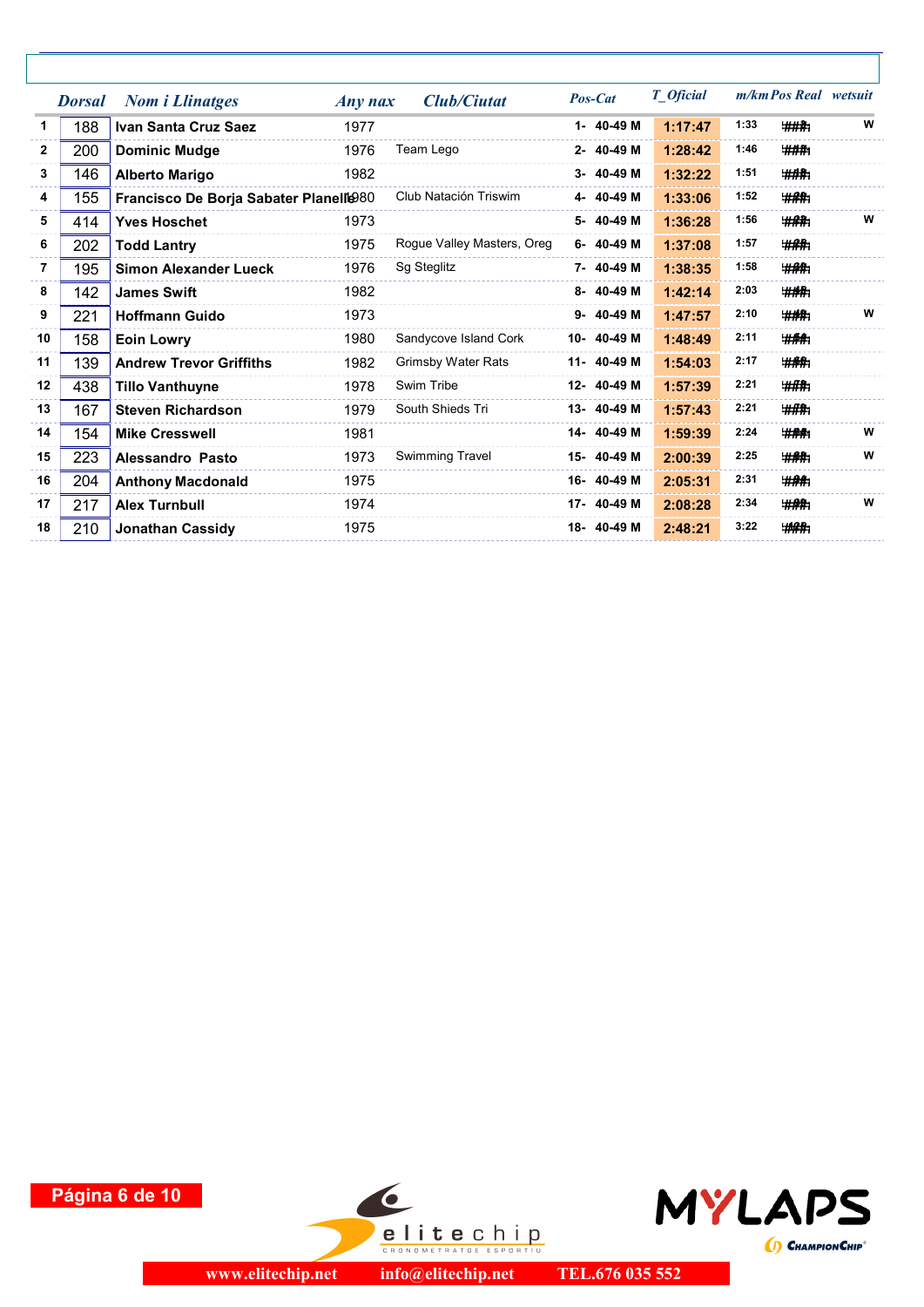|     | <b>Nom i Llinatges</b>       |        | <b>Club/Ciutat</b>                   |           | T_Oficial                                                                                                                                                                                                                                                                                                               |      |             |                       |
|-----|------------------------------|--------|--------------------------------------|-----------|-------------------------------------------------------------------------------------------------------------------------------------------------------------------------------------------------------------------------------------------------------------------------------------------------------------------------|------|-------------|-----------------------|
| 332 | <b>Lene NøRbøGe</b>          | F 1963 |                                      |           | 1:30:42                                                                                                                                                                                                                                                                                                                 | 1:49 | ###         |                       |
| 239 | <b>Kristina Schultz</b>      | F 1971 | <b>Trischultz Triathlon Training</b> |           | 1:31:59                                                                                                                                                                                                                                                                                                                 | 1:50 | ###         |                       |
| 266 | <b>Nevermann Silke</b>       | F 1969 |                                      |           | 1:38:43                                                                                                                                                                                                                                                                                                                 | 1:58 | <b>###</b>  | W                     |
| 253 | <b>Jennifer El-Sherif</b>    | F 1970 |                                      |           | 1:40:57                                                                                                                                                                                                                                                                                                                 | 2:01 | ###         | W                     |
| 305 | <b>Cathy Macartney</b>       | F 1966 | <b>Thanet Swim Club</b>              |           | 1:41:45                                                                                                                                                                                                                                                                                                                 | 2:02 | ###         |                       |
| 403 | <b>Mel Berry</b>             | F 1969 | <b>Kek Spicit</b>                    |           | 1:42:00                                                                                                                                                                                                                                                                                                                 | 2:02 | ###         | W                     |
| 323 | <b>Ulrike Depken</b>         | F 1964 | Psv Oldenburg                        |           | 1:42:35                                                                                                                                                                                                                                                                                                                 | 2:03 | <b>###</b>  |                       |
| 244 | <b>Barbara Vassilatos</b>    | F 1971 | T <sub>3</sub> Team                  |           | 1:50:53                                                                                                                                                                                                                                                                                                                 | 2:13 | ###         | W                     |
| 256 | <b>Britta Uhde</b>           | F 1970 | Triathloewen Bremen                  |           | 1:56:16                                                                                                                                                                                                                                                                                                                 | 2:20 | <b>###</b>  |                       |
| 331 | <b>Amy Rosen</b>             | F 1964 |                                      |           | 1:57:09                                                                                                                                                                                                                                                                                                                 | 2:21 | ###1        | W                     |
| 274 | <b>Beate Gloystein</b>       | F 1969 | <b>Masters Brake</b>                 |           | 1:57:38                                                                                                                                                                                                                                                                                                                 | 2:21 | ###         | W                     |
| 319 | <b>Tews Kerstin</b>          | F 1965 | TriDW                                |           | 2:00:31                                                                                                                                                                                                                                                                                                                 | 2:25 | ###         | W                     |
| 282 | <b>Michelle Hardy</b>        | F 1968 | <b>Bldsa</b>                         |           | 2:06:33                                                                                                                                                                                                                                                                                                                 | 2:32 | <b>#AR</b>  |                       |
| 299 | <b>Claudia Karl</b>          | F 1966 | Asv Cologne                          |           | 2:08:54                                                                                                                                                                                                                                                                                                                 | 2:35 | ###         | W                     |
| 343 | <b>Margaret Anthony</b>      | F 1963 | <b>Barnet</b>                        |           | 2:15:26                                                                                                                                                                                                                                                                                                                 | 2:43 | <b>###</b>  |                       |
| 310 | <b>Conchita De Alos</b>      | F 1966 | Dir                                  |           | 2:22:55                                                                                                                                                                                                                                                                                                                 | 2:52 | <b>####</b> | W                     |
| 261 | <b>Sarah Martin</b>          | F 1970 |                                      |           | 2:40:47                                                                                                                                                                                                                                                                                                                 | 3:13 | <b>###</b>  |                       |
| 296 | <b>Maura Duffy</b>           | F 1967 | Myrtleville Psycrolutes              |           | 2:49:23                                                                                                                                                                                                                                                                                                                 | 3:23 | <b>####</b> |                       |
| 252 | <b>Karianne Kraaijestein</b> | F 1970 |                                      |           | 3:06:48                                                                                                                                                                                                                                                                                                                 | 3:44 | <b>###</b>  | W                     |
| 243 | <b>Justine OVNeill</b>       | F 1971 | Her Spirit                           |           | 3:33:58                                                                                                                                                                                                                                                                                                                 | 4:17 | <b>###</b>  |                       |
| 254 | <b>Melanie Carrington</b>    | F 1970 | Her Spirit                           |           | 3:34:24                                                                                                                                                                                                                                                                                                                 | 4:17 | <b>###</b>  | W                     |
|     | <b>Dorsal</b>                |        |                                      | $Any$ nax | Pos-Cat<br>1- 50-59 F<br>2- 50-59 F<br>3- 50-59 F<br>4- 50-59 F<br>5- 50-59 F<br>6- 50-59 F<br>7- 50-59 F<br>8- 50-59 F<br>9- 50-59 F<br>10- 50-59 F<br>11- 50-59 F<br>12- 50-59 F<br>13- 50-59 F<br>14- 50-59 F<br>15- 50-59 F<br>16- 50-59 F<br>17- 50-59 F<br>18-50-59F<br>19- 50-59 F<br>20- 50-59 F<br>21- 50-59 F |      |             | m/km Pos Real wetsuit |





 $\bullet$ 

**elitechip** 

TEL.676 035 552 info@elitechip.net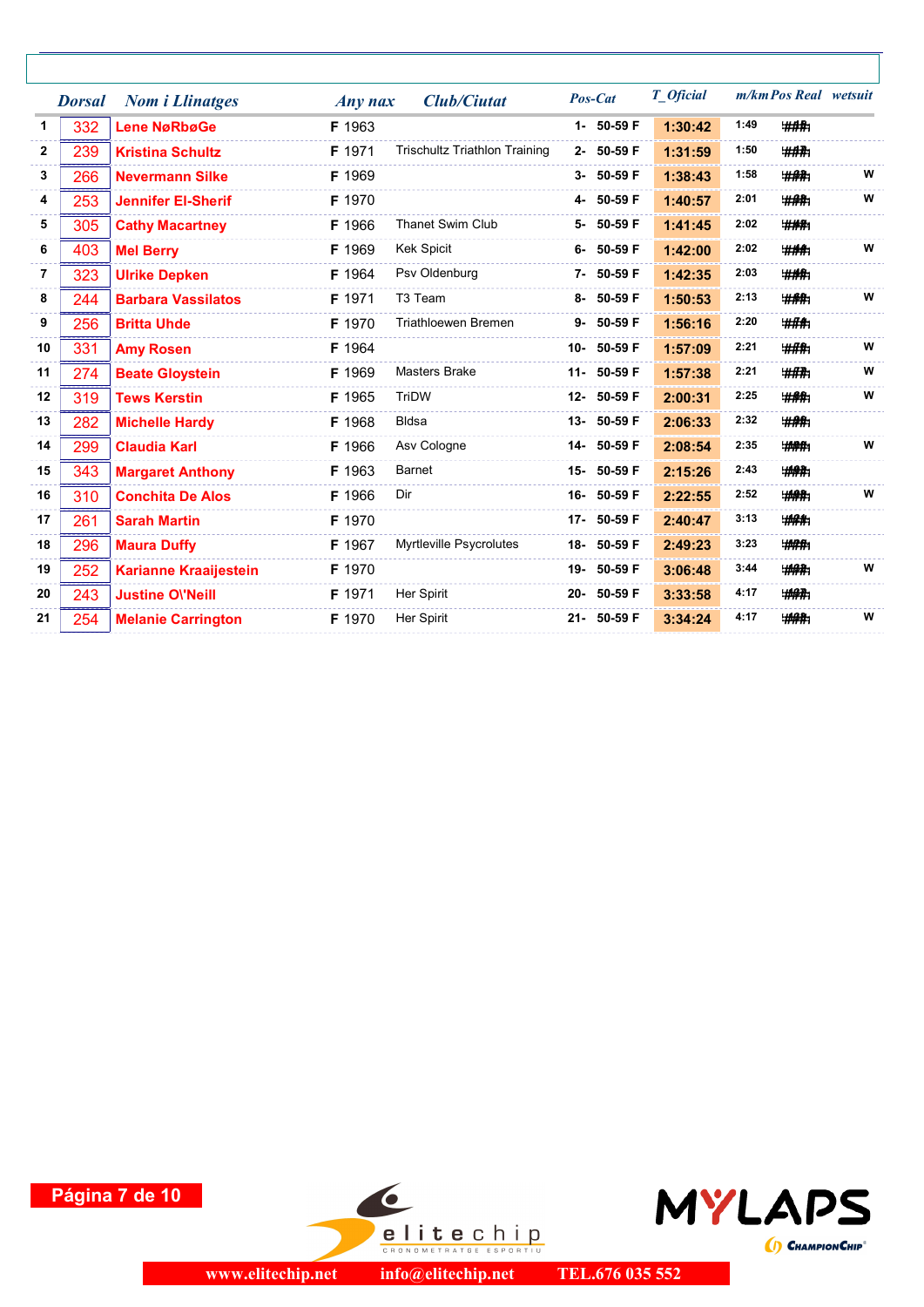|              | <b>Dorsal</b> | <b>Nom i Llinatges</b>      | $Any$ nax | <b>Club/Ciutat</b>         | Pos-Cat     | T_Oficial |      | m/km Pos Real wetsuit |   |
|--------------|---------------|-----------------------------|-----------|----------------------------|-------------|-----------|------|-----------------------|---|
| $\mathbf 1$  | 307           | <b>Anders Baek</b>          | 1966      | Swim Team Taastrup         | 1- 50-59 M  | 1:30:47   | 1:49 | ###                   |   |
| $\mathbf{2}$ | 263           | <b>Dirk Schiffner</b>       | 1969      | Aquatic Masters Team Zuric | 2- 50-59 M  | 1:32:47   | 1:51 | ###                   | W |
| 3            | 291           | <b>Jens-Henning Mueller</b> | 1967      | ExKern Racing Team         | 3- 50-59 M  | 1:36:29   | 1:56 | ###:                  |   |
| 4            | 241           | <b>Eddie Irwin</b>          | 1971      | Sandycove Island           | 4- 50-59 M  | 1:37:14   | 1:57 | ###:                  |   |
| 5            | 312           | Barry O\'Callaghan          | 1966      | <b>Bangor Barracudas</b>   | 5- 50-59 M  | 1:38:22   | 1:58 | ###                   | W |
| 6            | 273           | <b>Michael Boyle</b>        | 1969      | <b>Trafford Metro</b>      | 6- 50-59 M  | 1:45:00   | 2:06 | #A.                   |   |
| 7            | 413           | <b>Markus Bartosch</b>      | 1971      | Triatlo Santanyi           | 7- 50-59 M  | 1:48:17   | 2:10 | <b>###</b>            | W |
| 8            | 313           | Alejo Muñoz                 | 1966      | Club Natación Triswim      | 8- 50-59 M  | 1:48:43   | 2:10 | ###;                  |   |
| 9            | 247           | <b>Rafel Creus Adrover</b>  | 1971      | C.A. Campos                | 9- 50-59 M  | 1:50:40   | 2:13 | ###1                  | W |
| 10           | 267           | <b>Andrew Clarke</b>        | 1969      |                            | 10- 50-59 M | 1:50:50   | 2:13 | ###;                  |   |
| 11           | 338           | <b>David Mather</b>         | 1963      | <b>Bubble Boys</b>         | 11- 50-59 M | 1:55:06   | 2:18 | ###                   |   |
| 12           | 342           | <b>David Donnell Jones</b>  | 1963      | <b>Bubble Boys</b>         | 12- 50-59 M | 1:55:08   | 2:18 | ###1                  |   |
| 13           | 412           | <b>Rainer Tripes</b>        | 1967      |                            | 13- 50-59 M | 1:55:28   | 2:19 | ###                   | W |
| 14           | 264           | <b>Peter English</b>        | 1969      |                            | 14- 50-59 M | 1:56:40   | 2:20 | ###                   |   |
| 15           | 345           | <b>Kevin Welsh</b>          | 1963      |                            | 15- 50-59 M | 1:58:39   | 2:22 | ###                   |   |
| 16           | 268           | <b>Albertano Caruso</b>     | 1969      |                            | 16- 50-59 M | 2:02:53   | 2:27 | <b>#A#</b>            | W |
| 17           | 271           | <b>Antonio Maesano</b>      | 1969      | None                       | 17- 50-59 M | 2:22:03   | 2:50 | <b>###</b>            |   |
| 18           | 283           | <b>James Dieter</b>         | 1968      | Lmsc New Jersey- Cibbows   | 18-50-59 M  | 2:23:32   | 2:52 | <b>#ARA</b>           | W |
| 19           | 298           | Diarmuid Ol'Hanrahan        | 1967      | <b>Limerick Masters Sc</b> | 19- 50-59 M | 2:23:39   | 2:52 | <b>###</b>            |   |
| 20           | 346           | <b>Simon Taylor</b>         | 1963      | Jetstream                  | 20- 50-59 M | 2:26:54   | 2:56 | <b>###</b>            | W |
| 21           | 287           | Ciaran O\'Connor            | 1967      | Cork Masters Swimming Clu  | 21- 50-59 M | 2:28:08   | 2:58 | ###                   |   |
| 22           | 257           | <b>Paul Barron</b>          | 1970      |                            | 22- 50-59 M | 2:41:19   | 3:14 | ###                   | W |
| 23           | 336           | Nicola Digges La Touche     | 1963      | <b>Swimming Travel</b>     | 23- 50-59 M | 2:55:30   | 3:31 | <b>###</b>            | W |
| 24           | 249           | <b>Paul Tennyson</b>        | 1970      |                            | 24- 50-59 M | 3:27:59   | 4:10 | <b>###</b>            |   |
|              |               |                             |           |                            |             |           |      |                       |   |





 $\bullet$ 

**elitechip**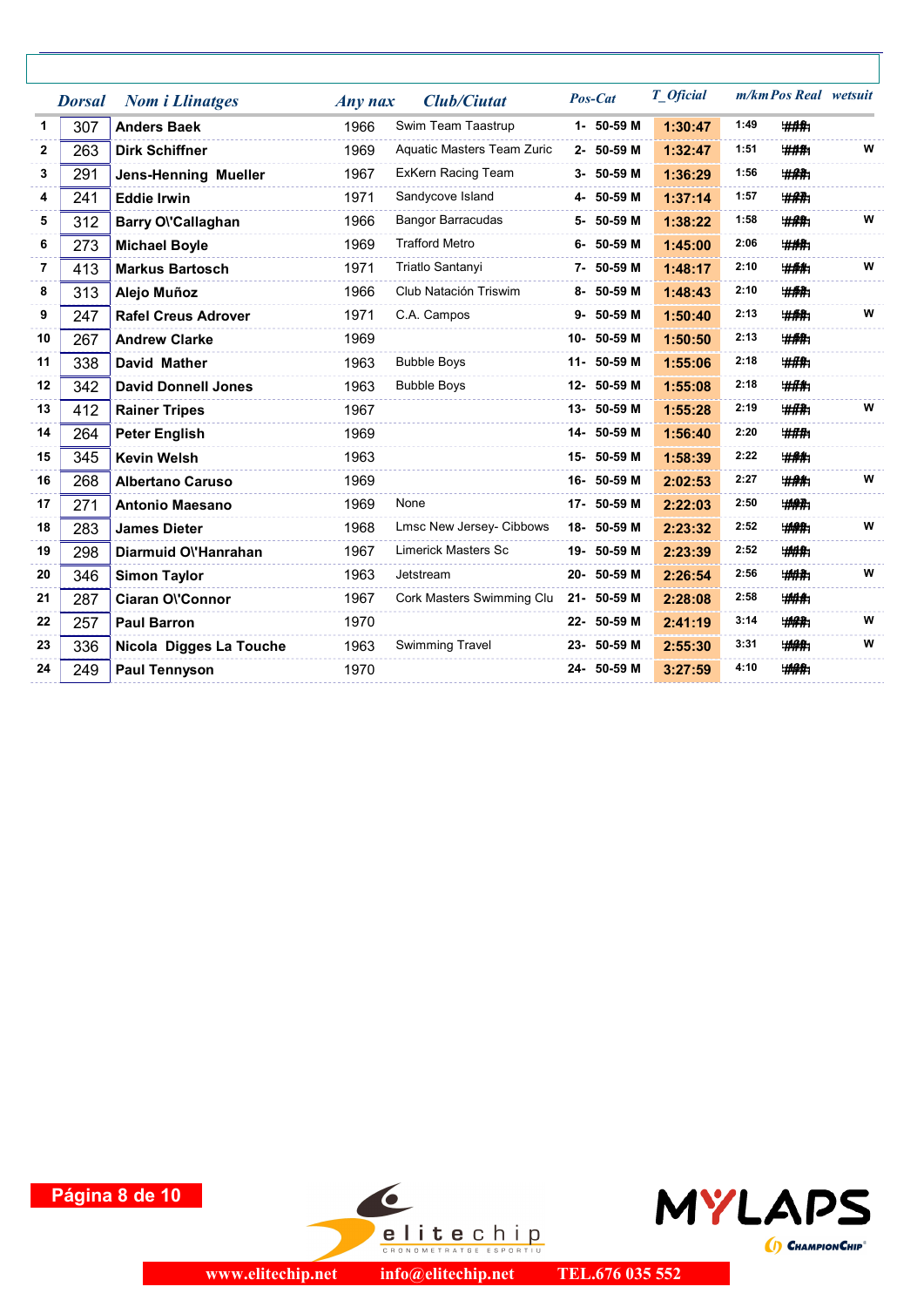|              | <b>Dorsal</b> | <b>Nom i Llinatges</b>   | $Any$ nax | <b>Club/Ciutat</b>          |        | Pos-Cat      | T_Oficial |      | m/km Pos Real wetsuit |   |
|--------------|---------------|--------------------------|-----------|-----------------------------|--------|--------------|-----------|------|-----------------------|---|
| 1.           | 361           | <b>Mark Johnston</b>     | 1960      | Flathead Lake Open Water S  | $1 -$  | 60+ M        | 1:17:56   | 1:34 | ###                   |   |
| $\mathbf{2}$ | 397           | <b>Maximilian Riepl</b>  | 1952      | SV Ottobrunn                |        | $2 - 60 + M$ | 1:36:54   | 1:56 | ###                   |   |
| 3            | 368           | Paul Hughes              | 1960      |                             | $3-$   | 60+ M        | 1:38:35   | 1:58 | # <del>#</del> #      | W |
| 4            | 392           | lan Wallwork             | 1954      |                             | 4-     | 60+ M        | 1:39:38   | 2:00 | # <del>#</del> #      |   |
| 5            | 405           | <b>Chris St Cartmail</b> | 1961      | Devonport Swim Club         | 5-     | 60+ M        | 1:39:56   | 2:00 | ###                   | W |
| 6            | 352           | <b>Matthew Harrop</b>    | 1961      | No club                     |        | $6 - 60 + M$ | 1:40:03   | 2:00 | # <del>##</del>       |   |
| 7            | 375           | <b>Peter Lamottke</b>    | 1959      | Sg Wasserratten Nordersted  |        | $7 - 60 + M$ | 1:44:59   | 2:06 | ###1                  | W |
| 8            | 391           | <b>Neil Arundel</b>      | 1954      |                             |        | $8 - 60 + M$ | 1:48:07   | 2:10 | ###                   |   |
| 9            | 376           | <b>Kevin Cooper</b>      | 1958      | Templeogue Swim Club        |        | $9 - 60 + M$ | 1:48:50   | 2:11 | ###:                  |   |
| 10           | 350           | Jan Verbruggen           | 1962      | Swem                        | $10-$  | $60+M$       | 1:52:04   | 2:14 | <b>###</b>            |   |
| 11           | 369           | <b>Jose Morcate</b>      | 1960      |                             | $11 -$ | 60+ M        | 1:54:06   | 2:17 | ###:                  |   |
| 12           | 388           | <b>Thierry Wilbrandt</b> | 1956      | <b>Indy Aquatic Masters</b> | $12 -$ | $60+M$       | 1:55:41   | 2:19 | ###                   |   |
| 13           | 355           | <b>Marcus Austin</b>     | 1961      | Myrtleville Psychrolutes Sc | $13 -$ | $60+M$       | 1:57:48   | 2:21 | ###:                  |   |
| 14           | 372           | <b>Jansohn Uwe</b>       | 1959      | Die Enten                   | 14-    | 60+ M        | 2:00:34   | 2:25 | ###                   | w |
| 15           | 393           | <b>Tom Moloney</b>       | 1954      | <b>Limerick Masters Sc</b>  | 15-    | 60+ M        | 2:18:15   | 2:46 | <b>#AA</b>            | W |
| 16           | 387           | <b>Curtis Chun</b>       | 1956      | No club                     | 16-    | 60+ M        | 2:36:23   | 3:08 | ###;                  |   |
|              |               |                          |           |                             |        |              |           |      |                       |   |